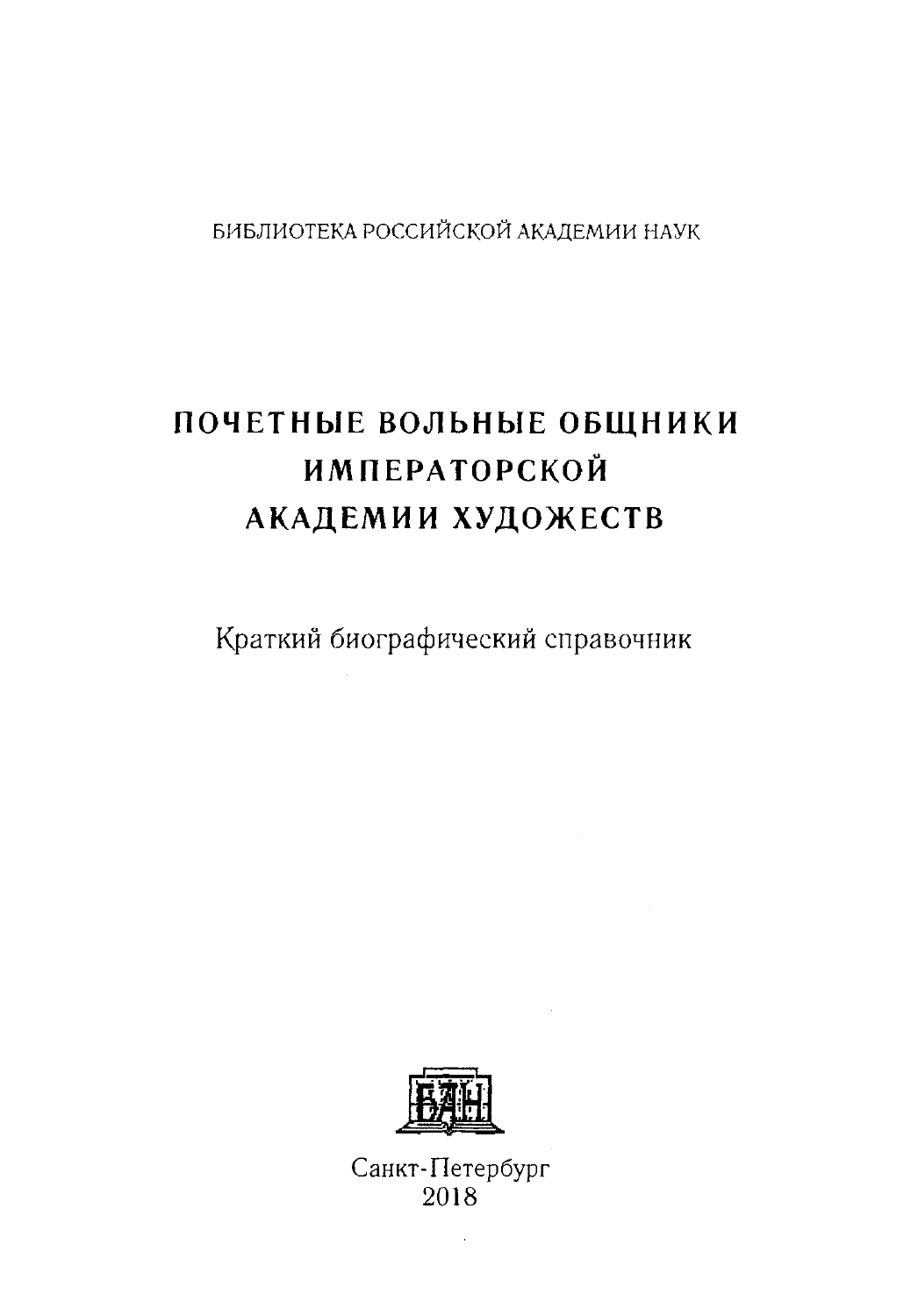Автор-составитель кандидат педагогических наук Николай Сергеевич Беляев

Рецензент кандидат искусствоведения Елена Альбертовна Плюснина

Почетные вольные общники Императорской Академии художеств : краткий биографический  $\Pi$ 65 справочник / авт.-сост. Н.С. Беляев; рец. Е.А. Плюснина. - СПб. : БАН. - 327 с.

ISBN 978-5-336-00234-8

Настоящее издание включает биобиблиографическую информацию, связанную с почетными вольными общниками Императорской Академии художеств - живописцами, скульпторами, граверами, архитекторами, педагогами, коллекционерами, меценатами, которая основана, прежде всего, на опубликованных материалах и архивных источниках. Многие сведения в печатном варианте приводятся впервые. Книга адресована искусствоведам, а также специалистам в разных областях гуманитарного знания и всем, кто занимается изучением отечественной культуры второй половины XVIII-XIX веков.

ISBN 978-5-336-00234-8 © Библиотека Российской академии наук, 2018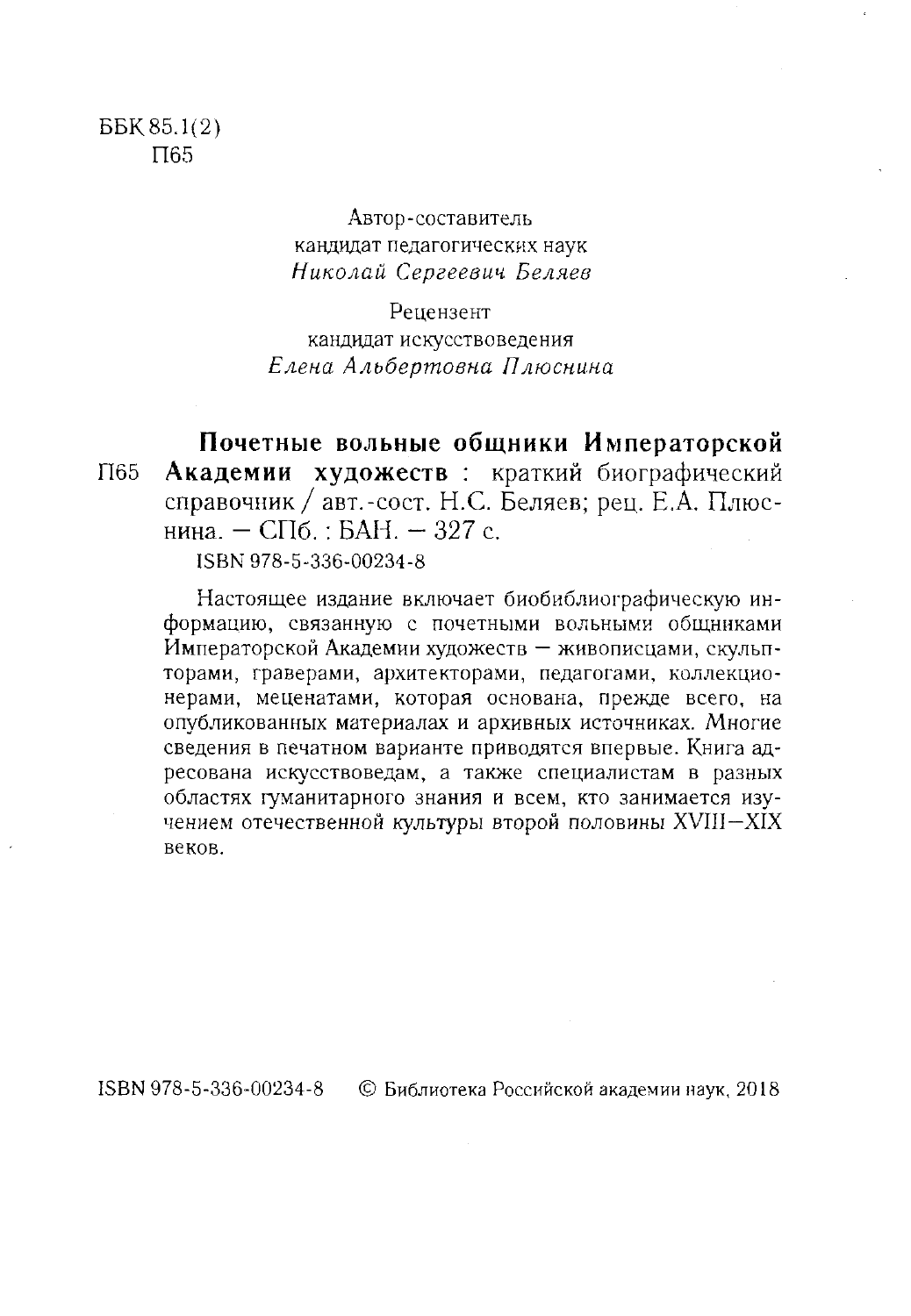## **ПРЕДИСЛОВИЕ**

Императорская Академия художеств с момента своего основания в середине XVIII века являлась не только высшим художественным учебным заведением, но и играла основополагающую роль в развитии отечественного искусства в целом. Устав Академии предусматривал, что она должна курировать художественную жизнь на всей территории Российской империи. Поэтому круг людей, так или иначе связанных с Академией и нередко специально отмеченных ею, далеко превосходил рамки ее педагогического состава. В числе первых почетных членов Академии был, например, М.В. Ломоносов.

Как известно, основные положения первого Устава Академии разрабатывались на базе официальных документов Королевской Академии живописи и скульптуры в Париже, в которых четко прописывалось право получения почетных званий. В Уставе Академии художеств 1764 года тоже присутствует положение о почетных членах и почетных любителях: «состоять ей [...] из 12 почетных Любителей Художеств знатнейших особ, толикогож числа почетных членов [...]»<sup>1</sup>. Лица, удостоенные этих званий, в основном, выполняли представительские функции, заключавшиеся в участии в публичных академических собраниях. Примечательно, что четкого разделения между званием почетного члена и почетного любителя не было. Как правило, и то, и

 $-3-$ 

<sup>1</sup> Юбилейный справочник Императорской Академии художеств. 1764-1914. [В 2 т.]. Т. 1 / сост. Н.П. Кондаков. СПб., [1914]. С. 153.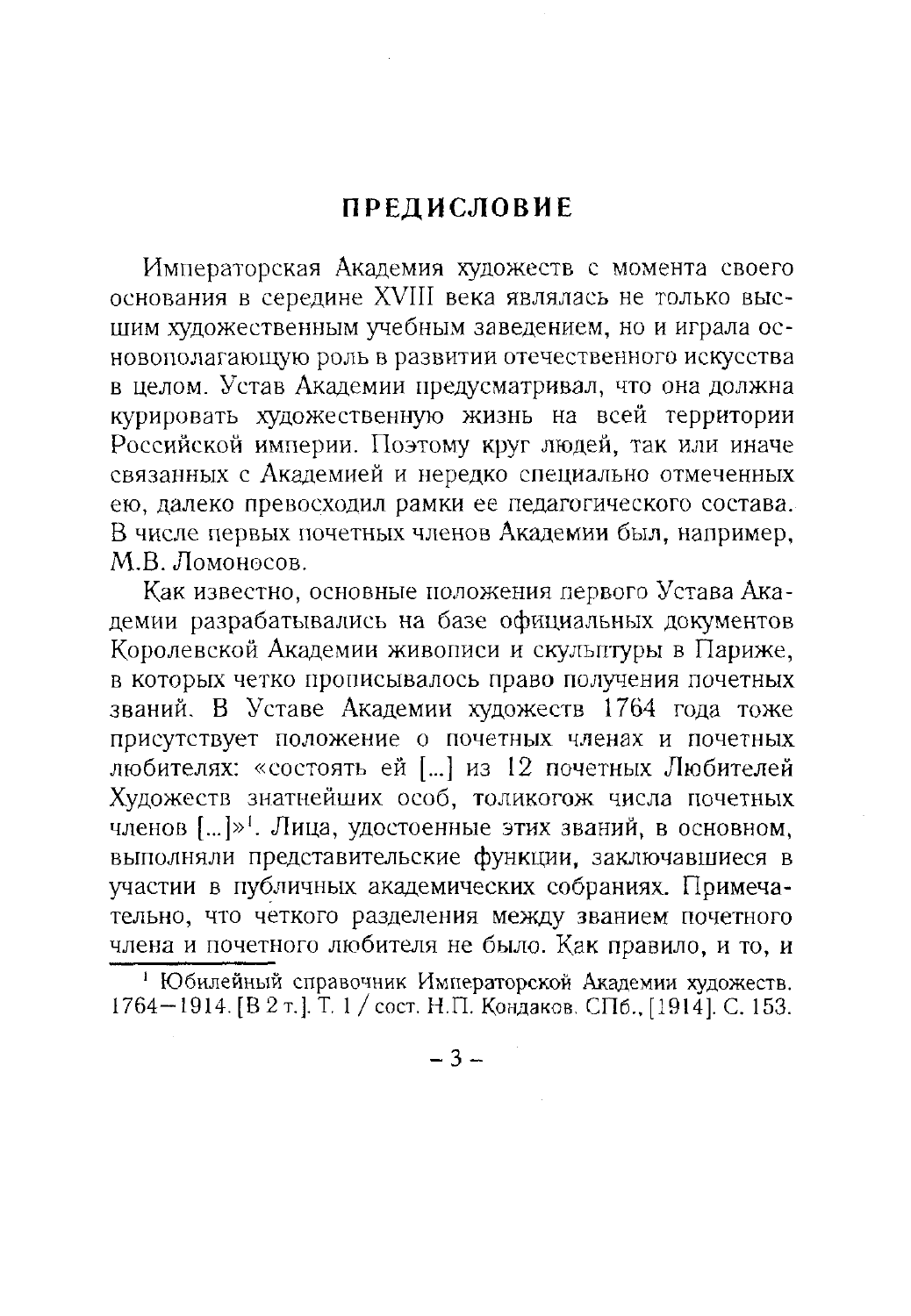другое присуждалось известным государственным деятелям, членам Российского Императорского Дома и лишь изредка выдающимся иностранным художникам. Однако уже вскоре после принятия Устава 1764 года возник вопрос о привлечении в число членов ИАХ большего количества русских и иностранных художников, а также лиц, хотя и не имеющих специального образования, но тем или иным образом связанных с изобразительным искусством. В связи с этим 21 декабря 1766 года на имя императрицы Екатерины II был направлен «всеподданнейший доклад» за подписью И.И. Бецкого, Н. Жилле, А.Ф. Кокоринова, С. Торелли и др., в котором говорилось: «Утвержденная Вашим Императорским Величеством Академия художеств по силе ее устава имеет почетных любителей и членов; но как в некоторых европейских академиях есть почетные вольные общники, Академия всеподданнейше просит Вашего Императорского Величества сие звание к Уставу академическому повелеть дополнить, которым в собраниях иметь места ниже почетных членов»<sup>2</sup>. Вскоре от императрицы Екатерины II была получена положительная резолюция: «Быть по сему». Как было позже подчеркнуто в «Прибавлении к установлениям Императорской Академии художеств» 1830 года, «число действительных членов и почетных вольных общников не ограничивается»<sup>3</sup>. За все время существования этого академического звания им было удостоено более 400 русских и иностранных деятелей культуры и искусства. Примечательно, что в новом академическом Уставе 1893 года звание почетного вольного общника было упразднено, вместо него вводились звания действительного члена и члена-сотрудника<sup>4</sup>.

<sup>2</sup> Там же. С. 306.

<sup>3</sup> Там же. С. 177.

<sup>4</sup> Императорская Академия художеств. Уставы, положения и правила. СПб., 1907. С. 5.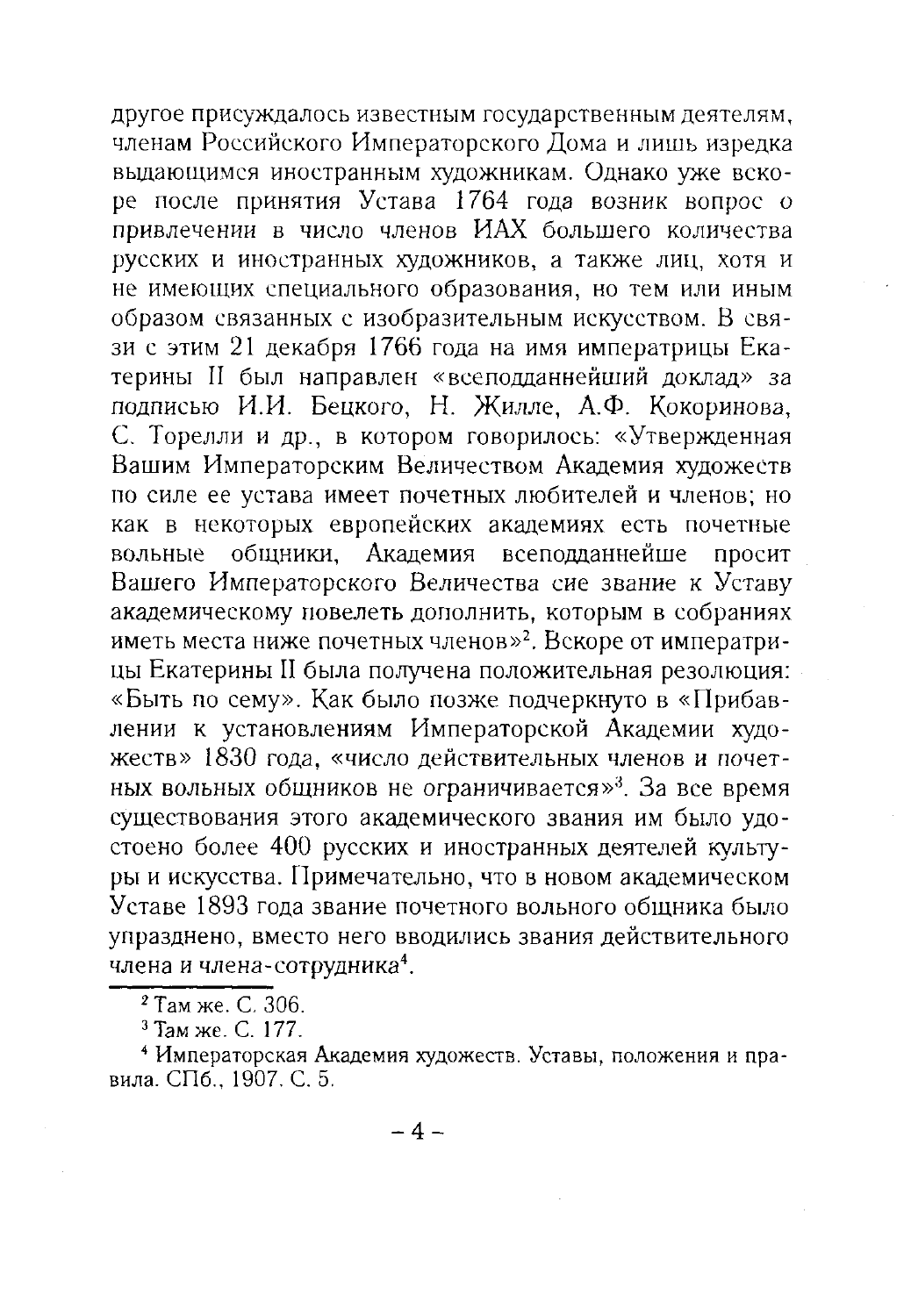Состав почетных вольных общников Академии не был однородным, среди них можно было обнаружить как имена всемирно известных мастеров, так и фамилии лиц, мало знакомых даже специалистам. В отношении русских художников звание почетного вольного общника, как правило, присваивалось тем из них, кто не мог в силу определенных причин быть удостоен звания профессора или академика, а Академия все же желала отметить их заслуги. В случае с иностранными художниками картина несколько иная - звание почетного вольного общника, в основном, присуждалось лицу, уже снискавшему известность на художественном поприще и нередко являвшемуся членом одной или нескольких европейских академий. При этом всегда подчеркивалась та роль, которую иностранный художник сыграл в развитии русского искусства, - как непосредственно своим творчеством, так и покровительством русских пенсионеров за границей. Любопытно, что в XVIII веке Академия не всегда могла иметь достоверные сведения о наиболее достойных претендентах на ее звания из числа европейских художников: в этот период она часто отправляла в другие академии художеств незаполненные дипломы, и в ответ получала от них информацию о том, кому конкретно было присуждено почетное звание.

Предложения о присуждении звания почетного вольного общника могли поступать от царствующей особы, президента ИАХ и ректоров ИАХ, затем они подлежали обсуждению на Академическом совете. В представлениях на получение звания, как правило, приводилась общая характеристика художественного творчества или научного вклада кандидата, иногда сопровождавшаяся перечислением его главных произведений или опубликованных трудов. Особенно важное значение звание почетного вольного общника имело для историков искусства, коллек-

 $-5-$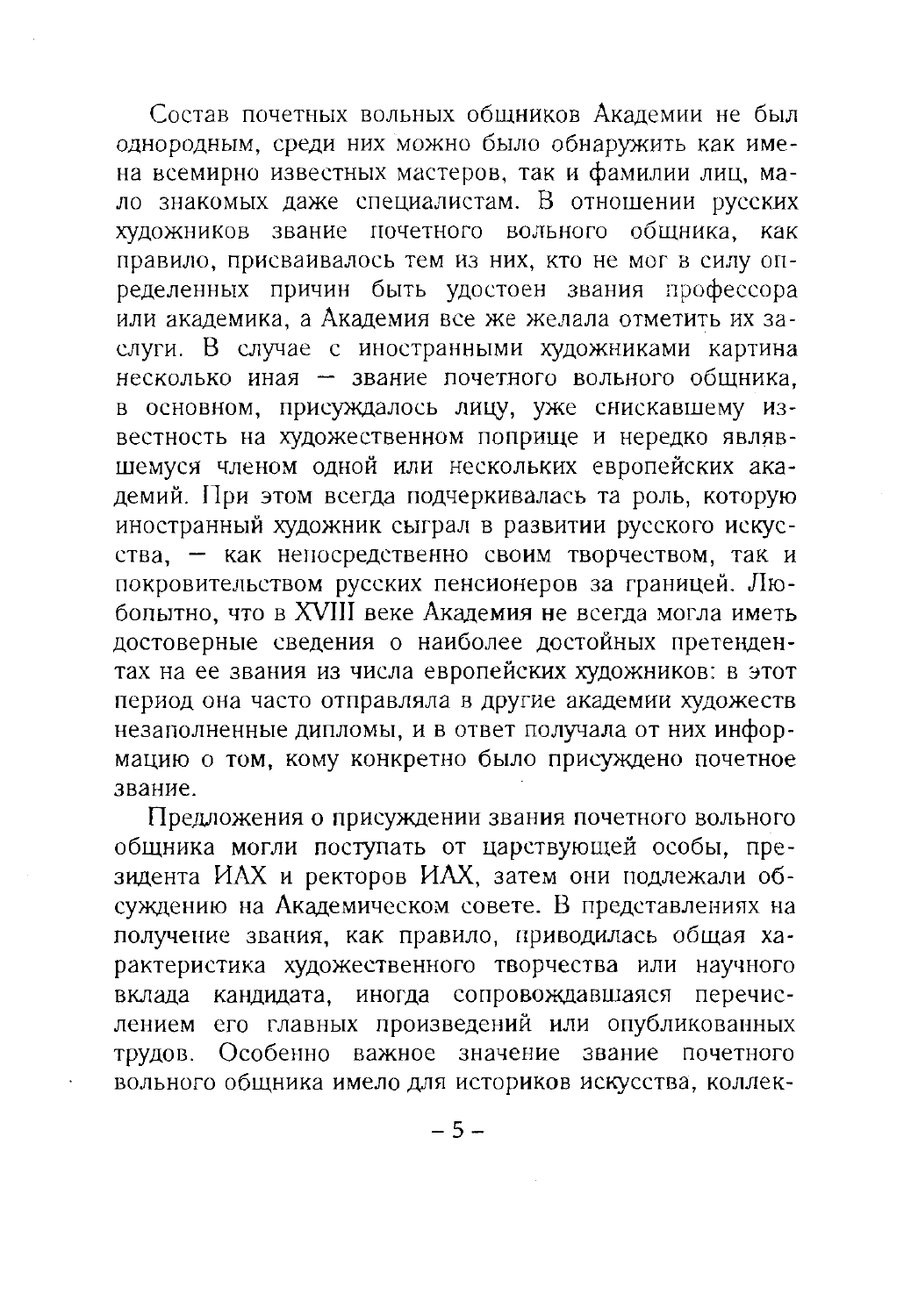ционеров, деятелей в области образования, инженеровстроителей, которые, не имея специального художественного образования, не могли претендовать ни на какие другие академические звания. В то же время далеко не для всех русских художников получение звания почетного вольного общника было искомой наградой, поскольку оно закрывало им дорогу к другим более важным ступеням академической иерархической лестницы, дающим определенные привилегии, - званиям художника разных степеней, академика и профессора. В этом плане интересен пример с возведением К.П. Брюллова, в бытность его за границей, одновременно в два академических звания - почетного вольного общника и профессора. 25 сентября 1834 года этот вопрос специально обсуждался на заседании Совета ИАХ, где было решено: «... художника Карла Брюллова, удостоив в почетные вольные общники, повергнуть вышеписанное обстоятельство на Высочайшее Государя Императора благоуважение и всеподданнейше просить в разрешение повеление, быть ли Карлу Брюллову профессором с теми преимуществами, которые присвоены сему званию, и которое в нынешнем случае может быть дано ему Государем Императором, не в пример другим, или до возвращения его в Отечество и получения профессорского звания установленным порядком состоять ему в звании почетного вольного общника? Каковое определение Совета представить на утверждение Общего Собрания Академии»<sup>5</sup>. Аналогичная ситуация сложилась с известным пейзажистом Ф.А. Васильевым, когда ему вместо диплома художника первой степени было предложено звание почетного вольного общника. В письме на имя президента ИАХ великого князя Владимира Александровича от 25 мая 1873 года он с не-

<sup>5</sup> Сборник материалов для истории Императорской С.-Петер-бургской Академии художеств за сто лет ее существования. В 3 ч. Ч. 2. СПб., 1865. С. 320-321.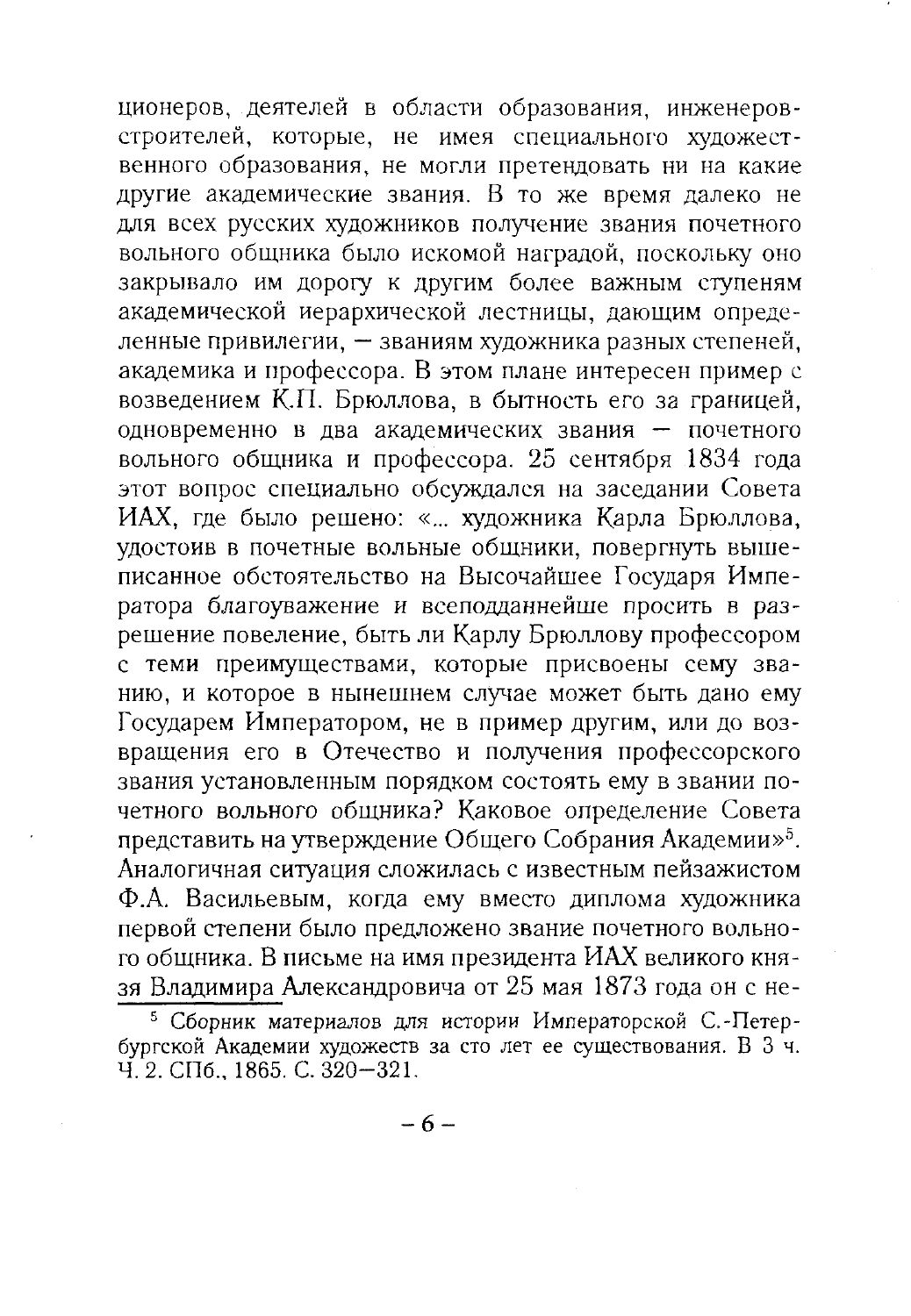скрываемой обидой писал: «...получивший звание почетного вольного общника не получает с ним ни каких прав, кроме права надевать профессорский мундир, я же как специалист художник с получением этого звания теряю всю мою<br>художник с получением этого звания теряю всю мою<br>художественную карьеру, ибо после почетного вольного общника я уже не могу получить ни звания художника, ни звания академика, ни звания профессора, словом, никакого звания, дающего действительные права, права мне необходимые для жизни в России, для свободного, а потому и более быстрого усовершенствования, для выздоровления<br>наконец. ... Эти права дало бы мне присужденное мне Сове-<br>том в 1872 году звание классного художника 1 степени»<sup>6</sup>.

Следует отметить, что Академия художеств, несмотря на всю свою консервативность, всегда стремилась объективно оценить заслуги кандидатов на почетные звания, даже если их общественные и политические взгляды не были ею разделяемы. Так, в 1859 году звание почетного вольного общника было присвоено либеральному художественному критику В.В. Стасову, довольно часто высказывавшемуся против традиционных академических устоев. Помимо художественных или литературных трудов одним из путей получения звания почетного вольного общника могло быть какое-либо крупное пожертвование в фонды академических музея и библиотеки, учреждение особых стипендий или играни системы, утражные стали системы и получительного совранная малоиму-<br>идим художникам. Например, известный коллекционер и<br>меценат граф Н.А. Кушелев-Безбородко завещал Академии свое художественное собрание, которое затем было названо<br>в его честь Кушелевской галереей. Столь щедрый дар был<br>высоко оценен Академией - в 1860 году Кушелев получил звание почетного вольного общника, а на следующий год был избран в почетные члены ИАХ.

<sup>&</sup>lt;sup>6</sup> РГИА. Ф. 789, Оп. 7, 1871, Д. 44, Л. 15.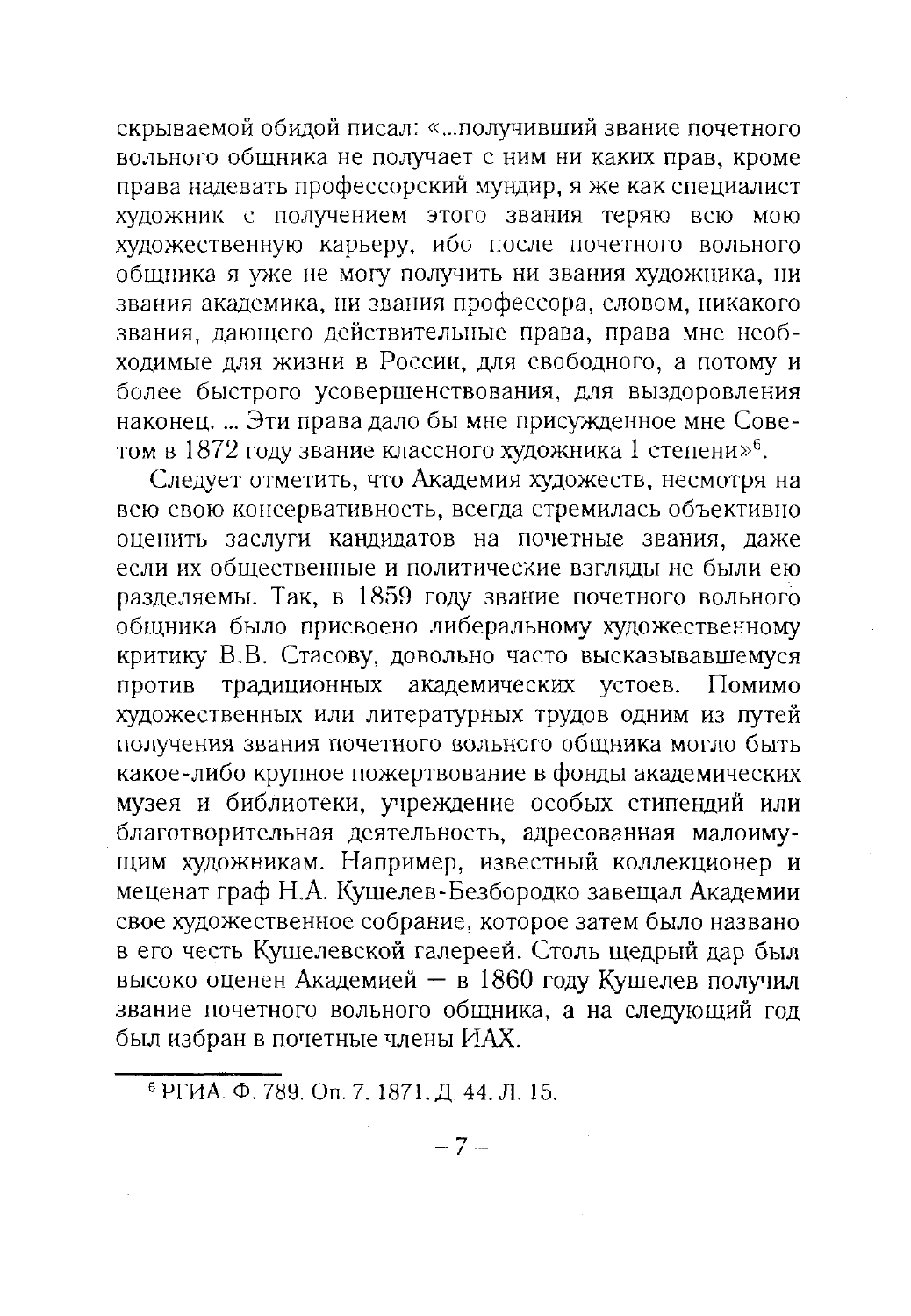Сведения о присуждении званий почетных вольных общников регулярно публиковались в ежегодных академических отчетах, но эта информация была разбросана по страницам весьма объемных документов почти за 130 лет. В 1914 году в юбилейном издании, посвященном Императорской Академии художеств и подготовленном С.Н. Кондаковым, был помещен сводный список ее почетных вольных общников. Для того времени этот труд имел огромное значение, поскольку позволял получить хотя бы небольшую информацию об искомой персоналии. Однако, в силу ряда причин, этот список страдал некоторыми недостатками: частым отсутствием указания полного имени и отчества, не говоря уже о датах жизни. В ряде случаев автор ограничивался только фамилией и годом получения звания почетного вольного общника. Одновременно в списке есть и неточности разного рода: причисление к почетным вольным общниками лиц, которые ими никогда не были, упоминание дважды одних и тех же персоналий с разным написанием их фамилий, ошибочное указание года получения звания и т. д.

Отсутствие полноценного справочного пособия, содер-<br>жащего сведения обо всех почетных вольных общниках ИАХ, и послужило поводом для подготовки настоящего издания. В ходе работы было просмотрено большое количество архивных документов и опубликованных источников на предмет выявления всех лиц, удостоенных этого почетного звания. Кроме того, были использованы авторитетные интернет-ресурсы. Представленный в издании матери-<br>ал располагается в алфавитном порядке. В том случае, если информация о упоминаемом лице была полностью<br>доступна, в качестве обязательных данных приводятся фамилия, имя, отчество, дата и место рождения и смерти, сведения о профессиональной принадлежности. Другая био-<br>графическая информация дается в более сжатой форме, при этом особенное внимание уделяется материалам, свя-

 $-8-$